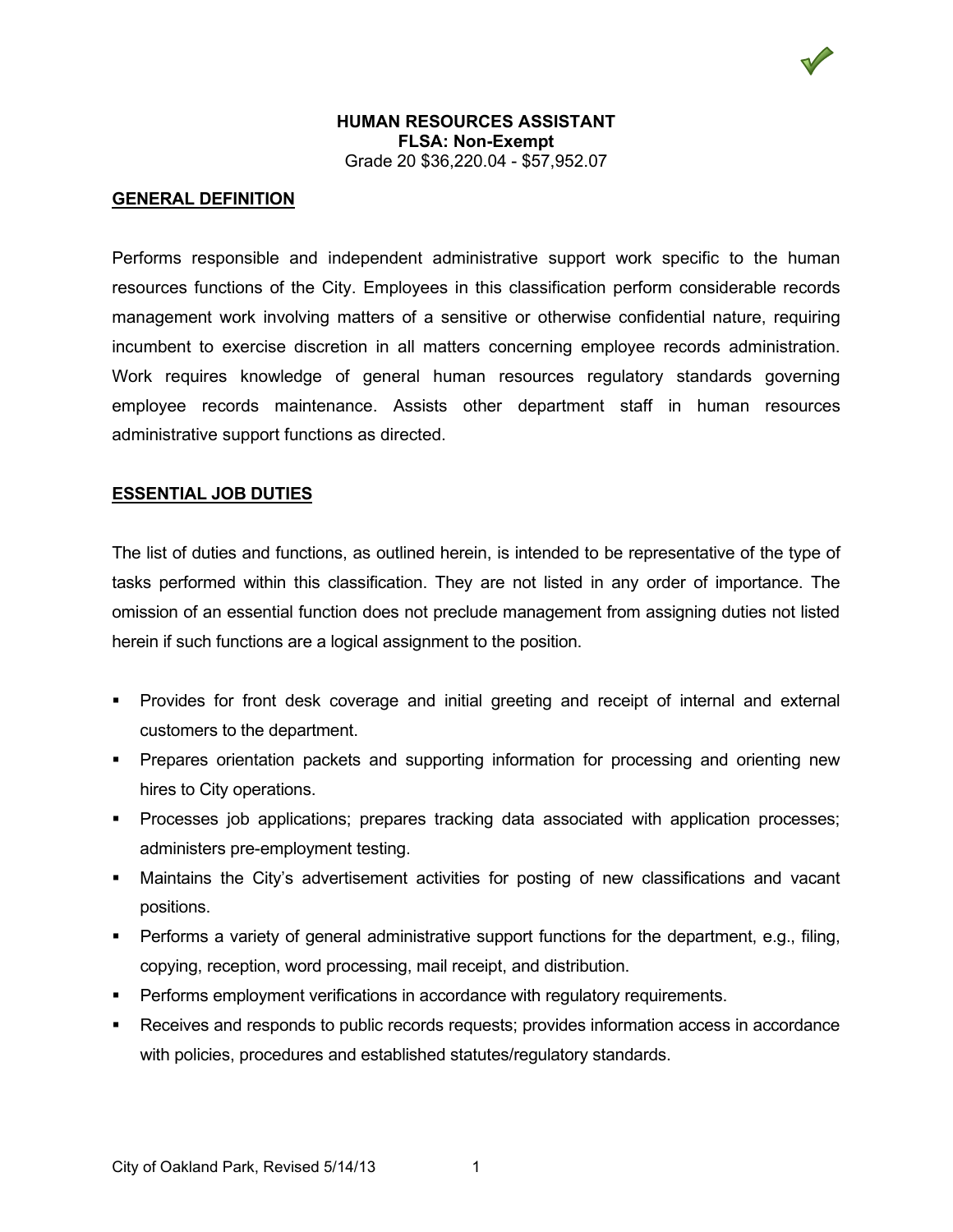## **HUMAN RESOURCES ASSISTANT FLSA: Non-Exempt** Grade 20 \$36,220.04 - \$57,952.07

- Coordinates risk management issues (claims, certificates of insurance) with insurance providers.
- Assists in other departmental responsibilities as necessary.
- Establishes and maintains effective working relationships with internal customers, external entities, and the general public.
- **Requires regular attendance to scheduled work shifts.**

# **KNOWLEDGE, SKILLS & ABILITIES**

- **Working knowledge of records management and file maintenance principles and practices.**
- Working knowledge of human resources administration principles and practices.
- Familiarity with standard computer applications, e.g., word processors, database applications, spreadsheet programs.
- Ability to operate a variety of current office technologies including, but not limited to, personal computers, copiers, telephones, and facsimile machines.
- Ability to establish and maintain effective records maintenance and file management systems.
- Ability to work independently under limited supervision on routine tasks.

## **PHYSICAL REQUIREMENTS**

The City of Oakland Park is an Equal Opportunity Employer. In compliance with the Americans with Disabilities Act (42 U.S. C. 12101 et. seq.), the City of Oakland Park will provide reasonable accommodations to qualified individuals with disabilities and encourages both prospective and current employees to discuss potential accommodations with the employer. The physical demands described here are representative of those that must be met by an employee to successfully perform the essential functions of this job.

Tasks involve the ability to exert light physical effort in sedentary to light work, but which may involve some lifting, carrying, pushing and/or pulling of objects and materials of lightweight (5-15 pounds). Tasks may involve extended periods of time at a keyboard or workstation. Work is